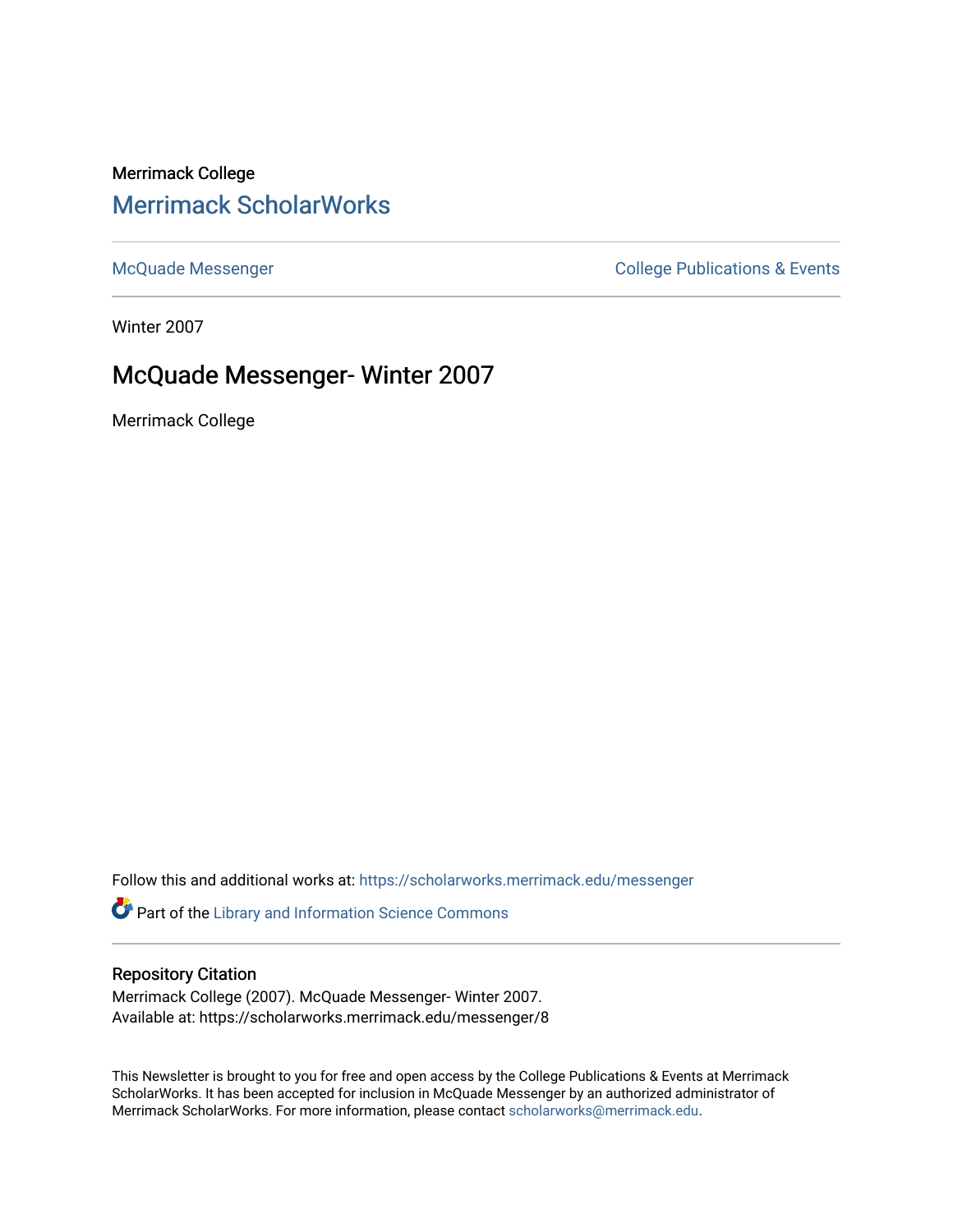

#### **From the Director's Desk**

A year ago at this time McQuade Library launched a customer satisfaction survey, [LibQUAL+](http://www.noblenet.org/merrimack/libqual.htm), across campus to get your feedback on library services. Remember the iPod prize? I had no idea the response would be so great. The library staff spent much of the summer assessing the results and creating action items. Two of your biggest concerns were a need for quiet space in the library and a space that inspires study and learning. We created our [Meet Me @ McQuade m](http://www.noblenet.org/merrimack/meetme.htm)arketing plan to respond to these issues concerning the library as place. We made some modest changes and promoted building use. Our Fall statistics showed a **140%** increase in usage from the year before! Naturally we are excited to continue such success during this Spring Semester.

As you read through this newsletter, you will see creative ideas and improvements in library service that will inspire you to say to your friends, "Meet Me @ McQuade."

*~ Barbara Lachance, Library Director*



#### **Tolle Lege Reception**

Twenty nine members of the Merrimack College Community will be honored at the Fourth Annual Tolle Lege Reception in McQuade Library. Thirteen books and twelve journal articles will be added to this special collection.

This is a wonderful opportunity to recognize the academic endeavors of our community members and to celebrate their successes. Please join us for this celebration on Tuesday, Feb. 6th, 2007, from 3:30 to 5:00 p.m. in the Perkins Periodicals Room, McQuade Library. A few authors will briefly speak about their works and all will participate in a signing ceremony.

To view a complete list of 2006 Authors Submissions and learn more about this reception, click [here.](http://www.merrimack.edu/bin/readmceventsnews.cgi?id=61)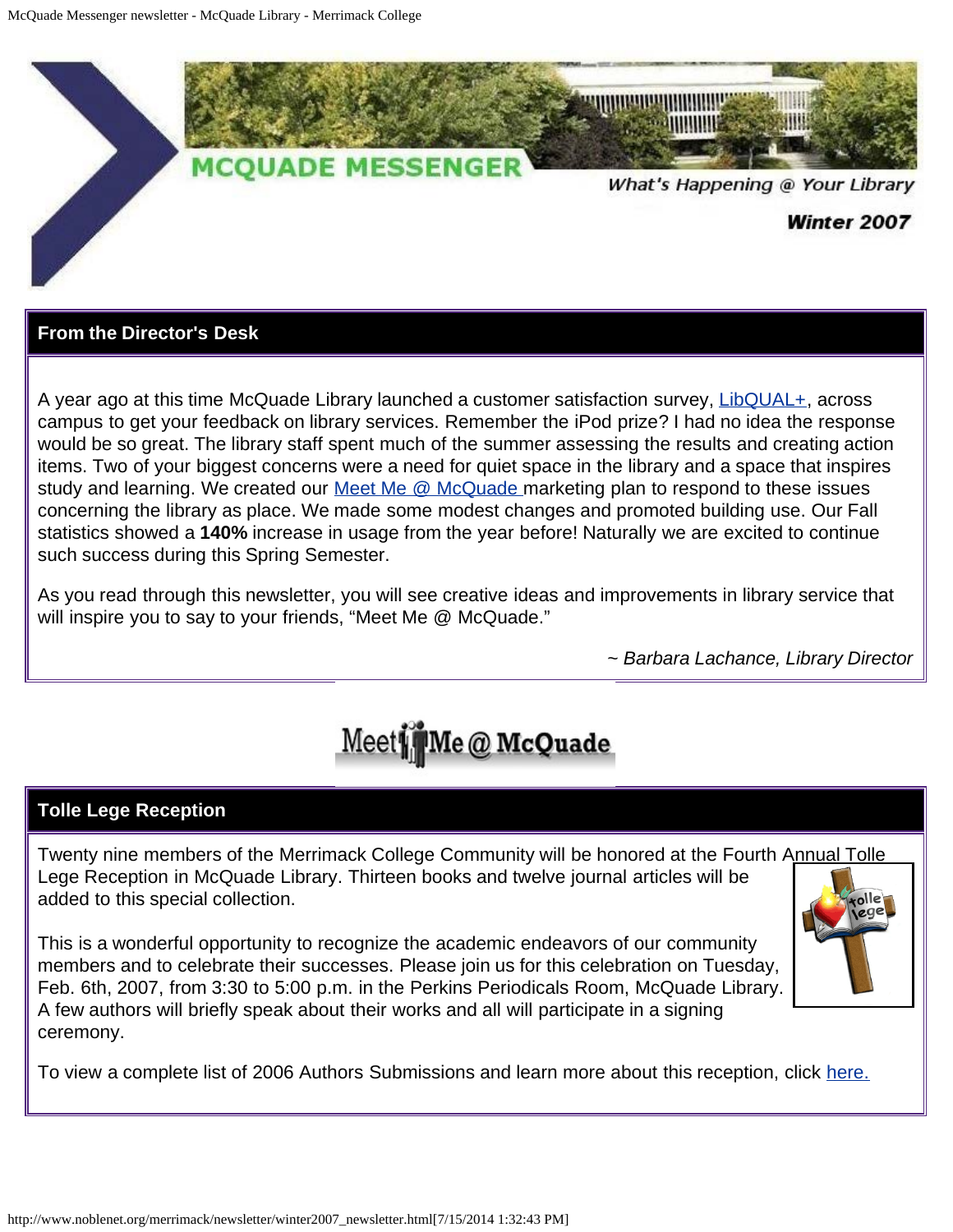# Meet Me @ McQuade

#### **There's Still Time to Give the Gift of Reading!**

Help McQuade Library give the gift of reading to students at one of the Alternative Spring Break locations.

Donate a book to [St. Margaret of Scotland School](http://www.stmargaretofscotland.com/). This grade school of 300 students is located in the impoverished Southside of Chicago and serves a population of mostly African American families. Your thoughtful contribution will help expand the school library.

Make a difference!

• Take a bookmark from the basket located in the McQuade Library lobby. The titles for the books are located on the back of the bookmark or select an age appropriate book of your choice (Pre-school – grade 8).

- Need Help? The [staff](http://www.noblenet.org/merrimack/staff.htm) at McQuade will be happy to assist you with your selection.
- Purchase the book and return it unwrapped to the McQuade Library by **March 1, 2007.**

Thank you for your support.

# Meet Me @ McQuade

#### **Popular Titles in a Popular Place**

Over break, library staff moved the library's collection of bestsellers, books in the news, and books on CD into the main lobby. This prominent location showcases this popular collection that encourages leisurely reading and listening. The next time you visit the library, be sure to browse our new display.

Preview available titles [here.](http://www.noblenet.org/merrimack/booklists/mcn.htm)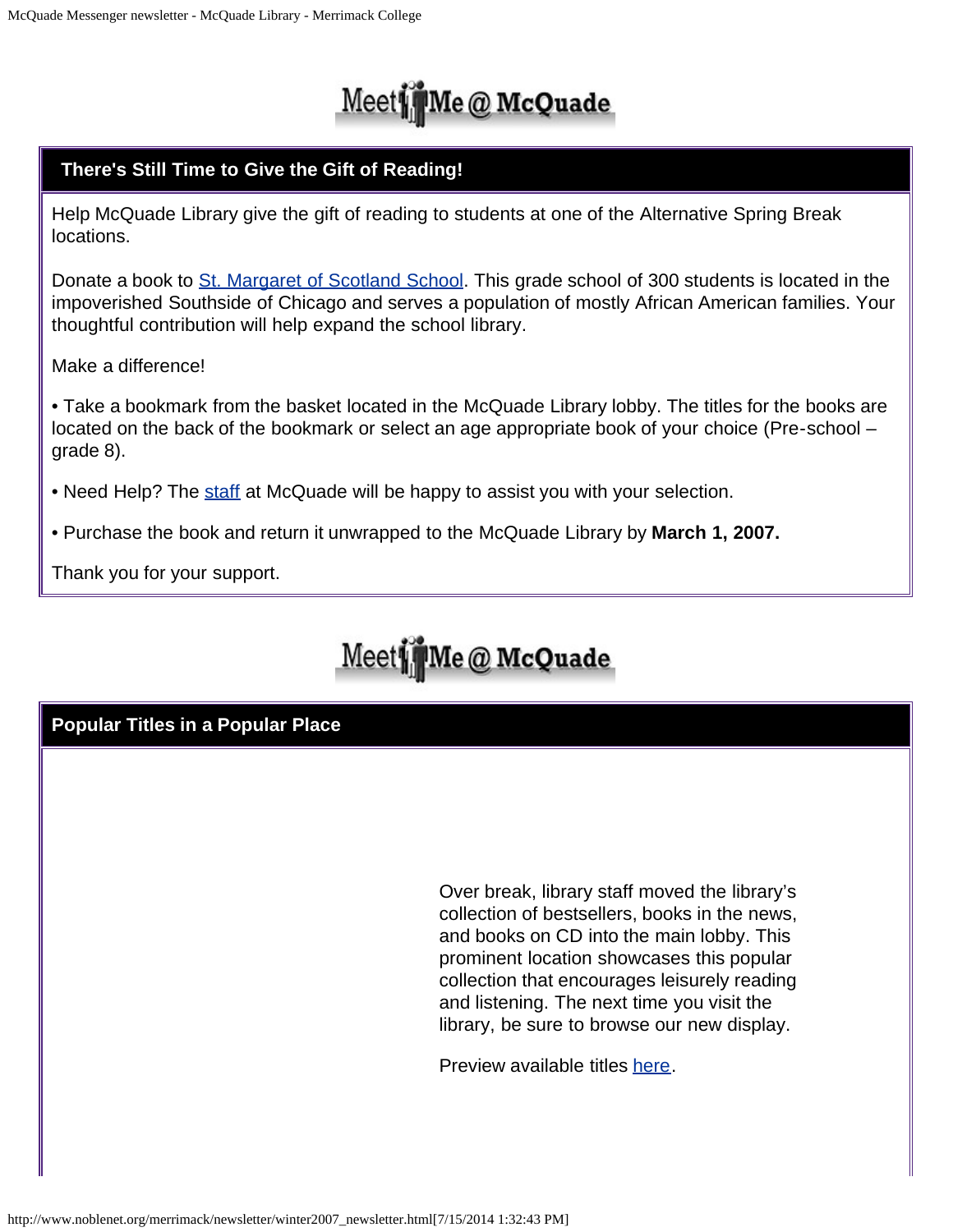McQuade Messenger newsletter - McQuade Library - Merrimack College



# Meet if Me @ McQuade

**February Gallery Exhibit**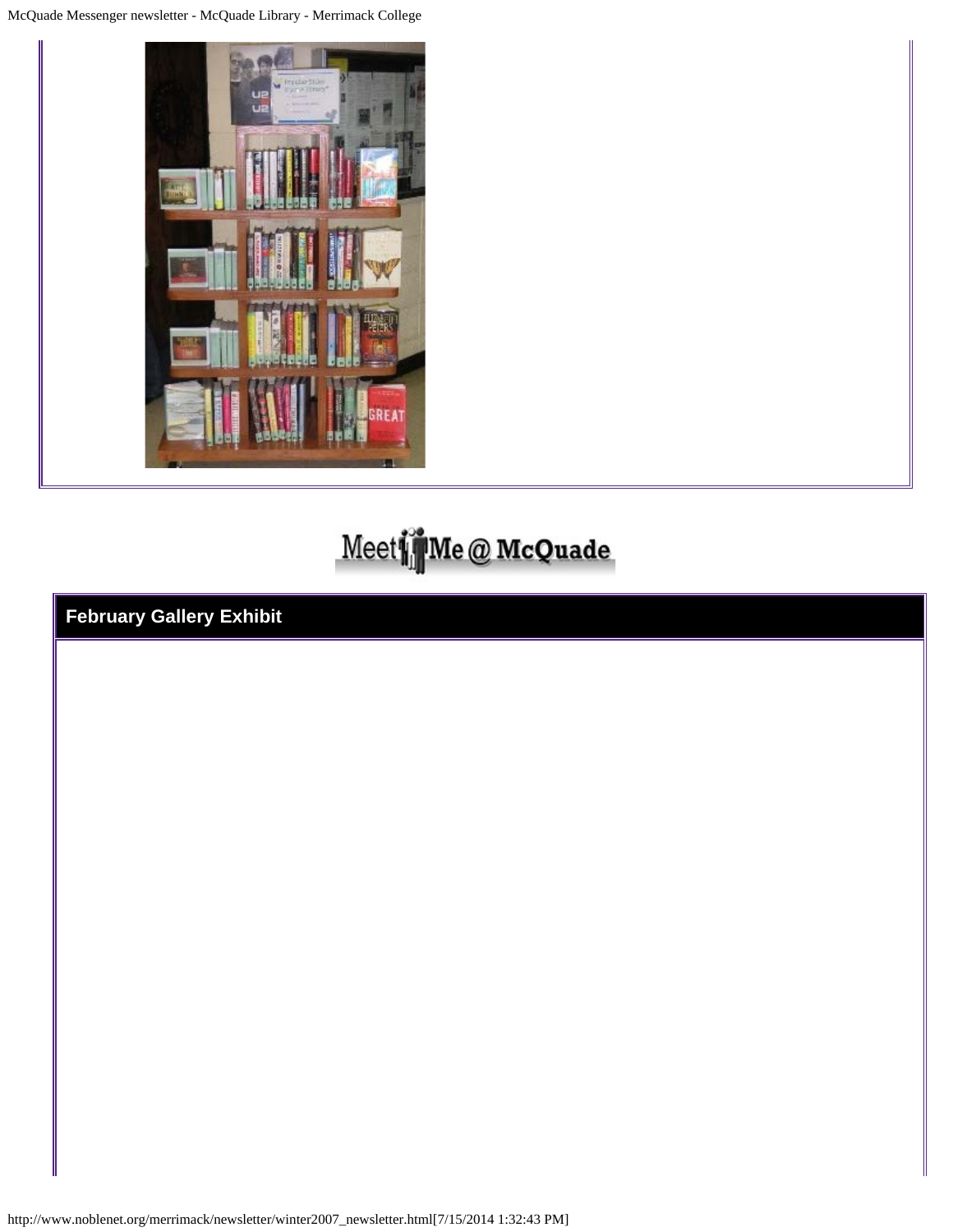

*February's gallery exhibit is a sculpture show by Merrimack students who studied abroad in San Gimingnano, Italy last summer through the Fine Arts Department's "[Drawing and Sculpture: a Study of Form in Tuscany](http://www.merrimack.edu/generator.php?id=2218)" course.*

> *The exhibit is in support of interdisciplinary studies and experiential learning.*

## Meet Me @ McQuade

| <b>Another READ poster!</b> | <b>What's New</b>                                                      |
|-----------------------------|------------------------------------------------------------------------|
|                             | Meet Me @ McQuade<br>McQuade Library's marketing campaign<br>continues |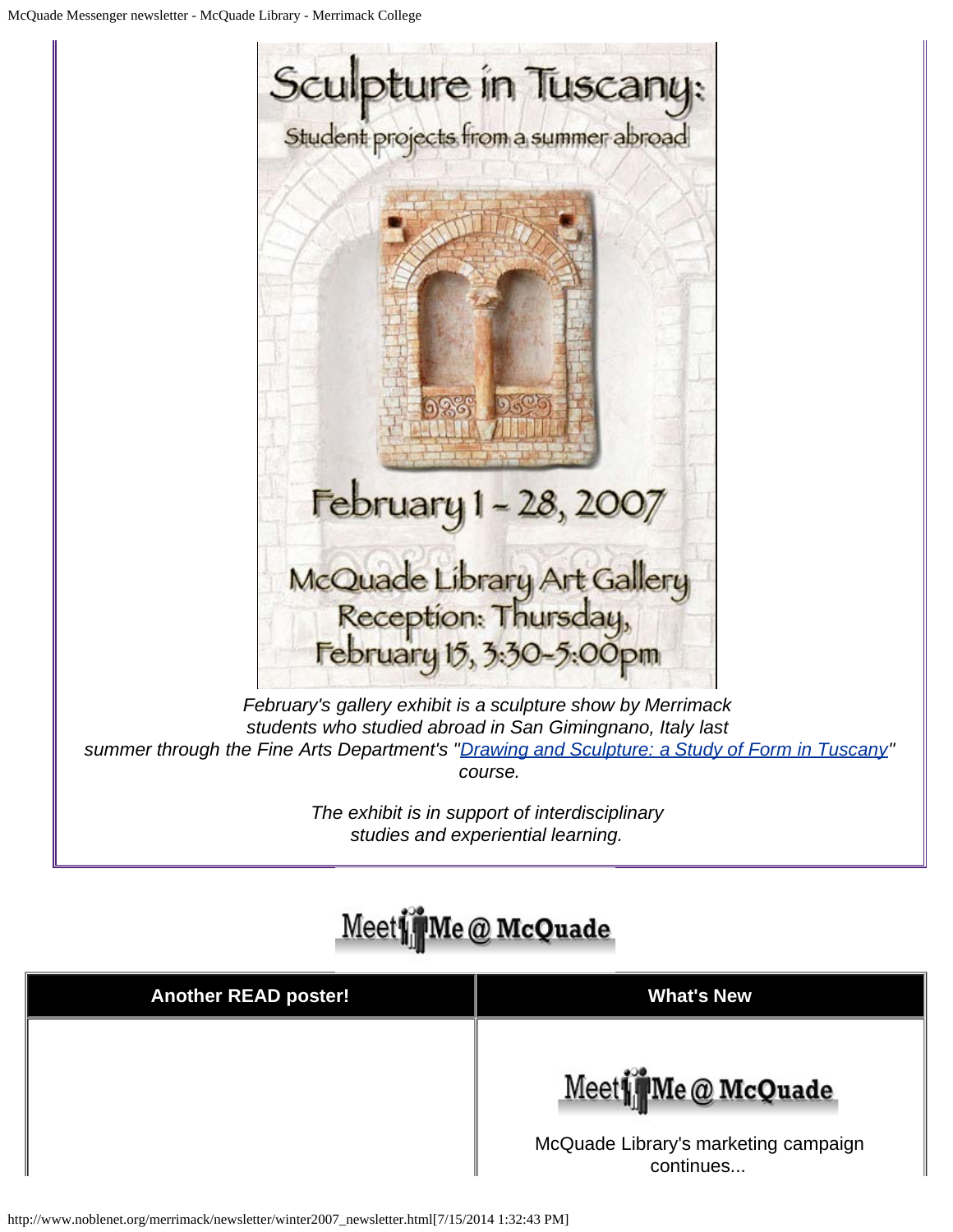

Our latest READ poster features Mike, Brian, and Kelly Bradley. To check out Math Professor Mike Bradley's new series of books, click here

The Merrimack Celebrity READ poster series continues! Please contact [Kevin Salemme](mailto:kevin.salemme@Merrimack.edu), Director of Media Services, with your ideas!

Take a break from studying and join us for our **Valentine Social Night,** Monday, February 12th at 6:30 PM.

Snacks and beverages will be provided and the first 50 students who attend will receive library mugs**!**

**We encourage you to continue reading this year!**

\_\_\_\_\_\_\_\_\_\_\_\_\_\_\_\_\_\_\_\_\_\_\_\_\_\_\_\_\_\_\_\_\_

Recent [additions](http://www.noblenet.org/merrimack/newsletter/booklists/2006_12.htm) to our collection

New [Audiobooks](http://www.noblenet.org/merrimack/newsletter/booklists/mcn_audio.htm)

[New booklist:](http://www.noblenet.org/merrimack/booklists/booklists.htm)

**[Milton Friedman and Monetary Theory](http://www.noblenet.org/merrimack/booklists/friedman.html)** 

[Political Fiction](http://www.noblenet.org/merrimack/booklists/polfic.html)

# Meet Me @ McQuade

#### **Get Creative @ McQuade**

Are you a fan of the library's poster series such as our READ or Meet Me @ McQuade posters? This semester, the library invites students to put their creativity to the test and make a library poster!

Students can create their own READ or Meet Me @ McQuade poster, or they can develop a completely original poster that promotes an aspect of the library. Contest rules can be found [here](http://www.noblenet.org/merrimack/weblog/2007/03/poster-contest_09.html).

Posters submissions must be dropped off at the Circulation Desk at the Circulation Desk or they can be sent electronically to [mer@noblenet.org](mailto:%20mer@noblenet.org) before Friday March 9. A judging panel of faculty and staff will select the winning poster.

The winning poster will be printed and distributed across campus. The winner will be awarded a \$50 gift certificate and two runner-ups will be awarded \$25 gift certificates.